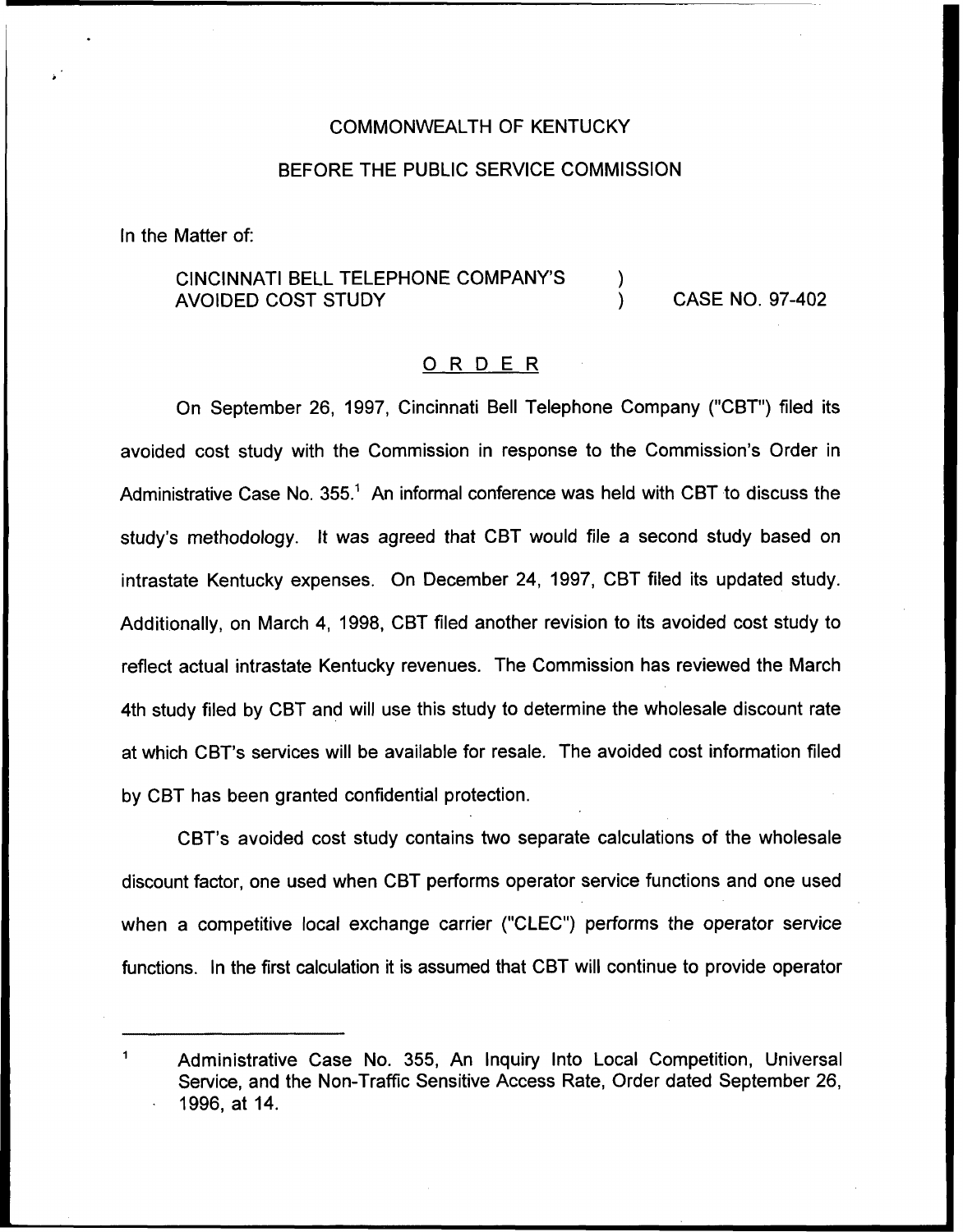services; therefore, only a limited amount of the expenses in account 6621, Call Completion, and account 6622, Number Services, are considered avoided. In the second calculation CBT assumes that the CLEC will provide the operator services. In this calculation CBT omits the entire amount of expenses from accounts 6621 and 6622 and also excludes the revenues associated with these services. It is CBT's position that when a CLEC provides the operator services, the operator services revenues that support the operator services costs are automatically eliminated with the costs. In effect, there are no revenues to discount, and there is no reason to further discount nonoperator services since those services do not recover operator service costs.

The Commission will use as a starting point the resale discount study calculation in Exhibit 1, page <sup>1</sup> of the CBT avoided cost study and make three adjustments to that exhibit as discussed below. All other factors proposed by CBT will be used in the calculation of the wholesale discount rate with the exception of the indirect allocator, which changes in proportion to the amount of direct expenses avoided.

The revenue amount used in CBT's calculation contains revenue from services that are not subject to resale and should not be used in the calculation of the wholesale discount. The revenues from accounts 5230, Directory; 5240, Rent; and 5260, Miscellaneous Revenues, will not be included in the wholesale discount rate calculation.

 $-2-$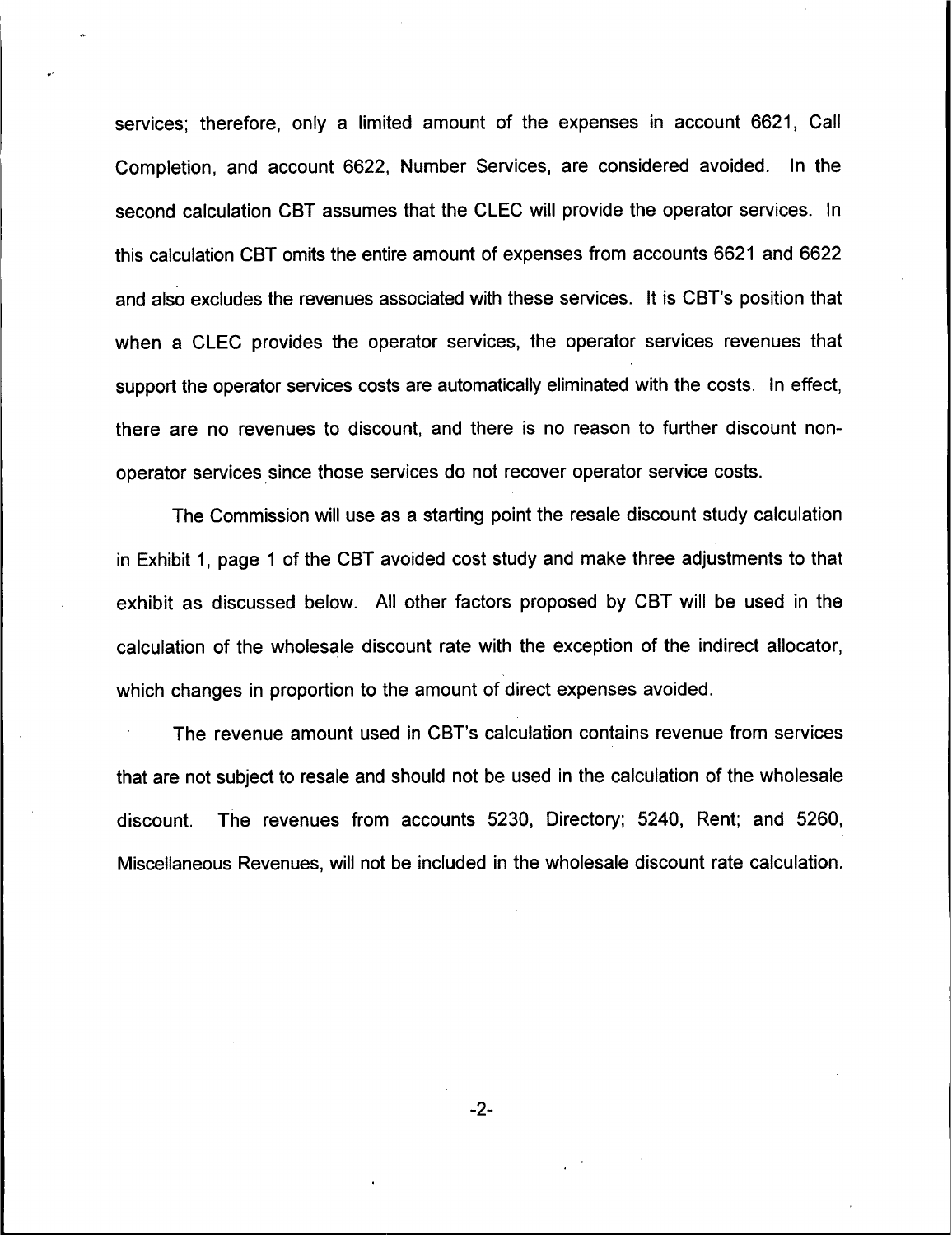In Case No.  $96-431$ <sup>2</sup>, the Commission established the percentage of avoided costs in account 6621, Call Completion, and account 6622, Number Services, at 75 percent. Call Completion and Number Services expenses are from operator service functions, and in resale situations in which CLECs perform these functions, expenses will be avoided. As discussed earlier, at present it is not possible to predict with any certainty the level of operator service functions that will exist after resale competition becomes more widespread. Therefore, the Commission will maintain the 75 percent allocation factor for these expenses until CBT can quantify the costs avoided for these accounts.

Based on these adjustments the Commission has determined that the wholesale discount rate is 15.37 percent and finds that it should apply to all CLECs that purchase services for resale from CBT. In Case No. 96-431 the Commission adopted a separate wholesale discount rate for residential and business services.<sup>3</sup> CBT did not propose separate residential and business discount rates; nor did it supply the Commission with separated revenues for residential and business needed to compute separate rates. Therefore, if CBT determines that separate rates are warranted, it shall supply the Commission the information required to calculate a separate wholesale discount rate for residential and business service.

-3-

 $\overline{2}$ See Case No. 96-431, Petition by MCI for Arbitration of Certain Terms and Conditions of a Proposed Agreement with BellSouth Telecommunications, Inc. Concerning Interconnection and Resale Under the Telecommunications Act of 1996, Order dated December 20, 1996, at 12.

<sup>3</sup> Id. at 13.